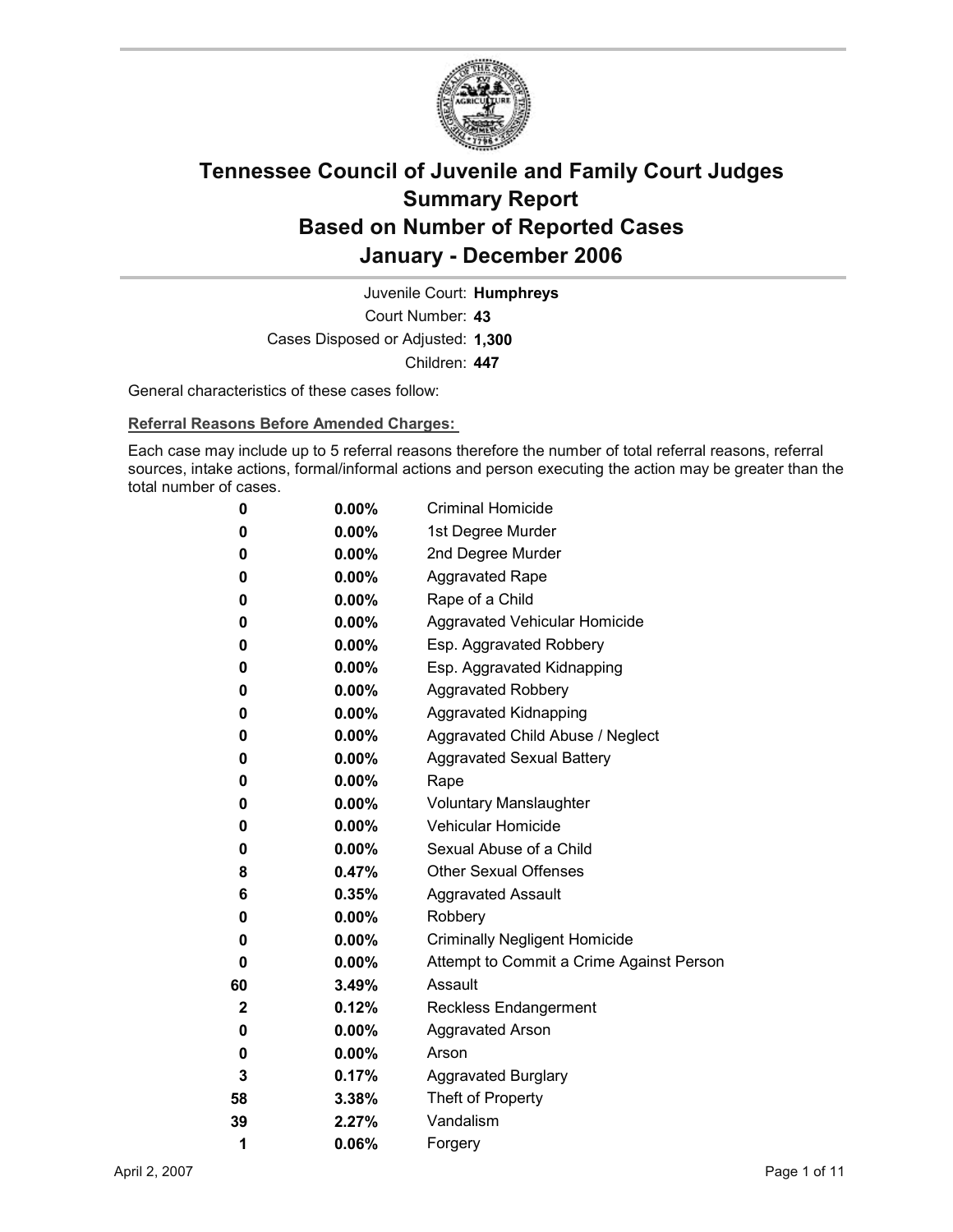

Juvenile Court: **Humphreys**

Court Number: **43**

Cases Disposed or Adjusted: **1,300**

Children: **447**

#### **Referral Reasons Before Amended Charges:**

Each case may include up to 5 referral reasons therefore the number of total referral reasons, referral sources, intake actions, formal/informal actions and person executing the action may be greater than the total number of cases.

| 0            | 0.00%    | <b>Worthless Checks</b>                                     |
|--------------|----------|-------------------------------------------------------------|
| 0            | $0.00\%$ | Illegal Possession / Fraudulent Use of Credit / Debit Cards |
| 7            | 0.41%    | <b>Burglary</b>                                             |
| 0            | $0.00\%$ | Unauthorized Use of a Vehicle                               |
| 0            | $0.00\%$ | <b>Cruelty to Animals</b>                                   |
| 0            | $0.00\%$ | Sale of Controlled Substances                               |
| 41           | 2.39%    | <b>Other Drug Offenses</b>                                  |
| 10           | 0.58%    | Possession of Controlled Substances                         |
| 0            | 0.00%    | <b>Criminal Attempt</b>                                     |
| 1            | 0.06%    | Carrying Weapons on School Property                         |
| 4            | 0.23%    | Unlawful Carrying / Possession of a Weapon                  |
| $\mathbf{2}$ | 0.12%    | <b>Evading Arrest</b>                                       |
| 0            | $0.00\%$ | Escape                                                      |
| 0            | $0.00\%$ | Driving Under Influence (DUI)                               |
| 47           | 2.74%    | Possession / Consumption of Alcohol                         |
| 1            | $0.06\%$ | Resisting Stop, Frisk, Halt, Arrest or Search               |
| 4            | 0.23%    | <b>Aggravated Criminal Trespass</b>                         |
| 10           | $0.58\%$ | Harassment                                                  |
| 0            | $0.00\%$ | Failure to Appear                                           |
| 0            | $0.00\%$ | Filing a False Police Report                                |
| 1            | 0.06%    | Criminal Impersonation                                      |
| 0            | $0.00\%$ | <b>Disorderly Conduct</b>                                   |
| 3            | 0.17%    | <b>Criminal Trespass</b>                                    |
| 1            | 0.06%    | <b>Public Intoxication</b>                                  |
| 0            | $0.00\%$ | Gambling                                                    |
| 118          | 6.87%    | <b>Traffic</b>                                              |
| 0            | $0.00\%$ | <b>Local Ordinances</b>                                     |
| 0            | $0.00\%$ | Violation of Wildlife Regulations                           |
| 92           | 5.36%    | Contempt of Court                                           |
| 77           | 4.48%    | Violation of Probation                                      |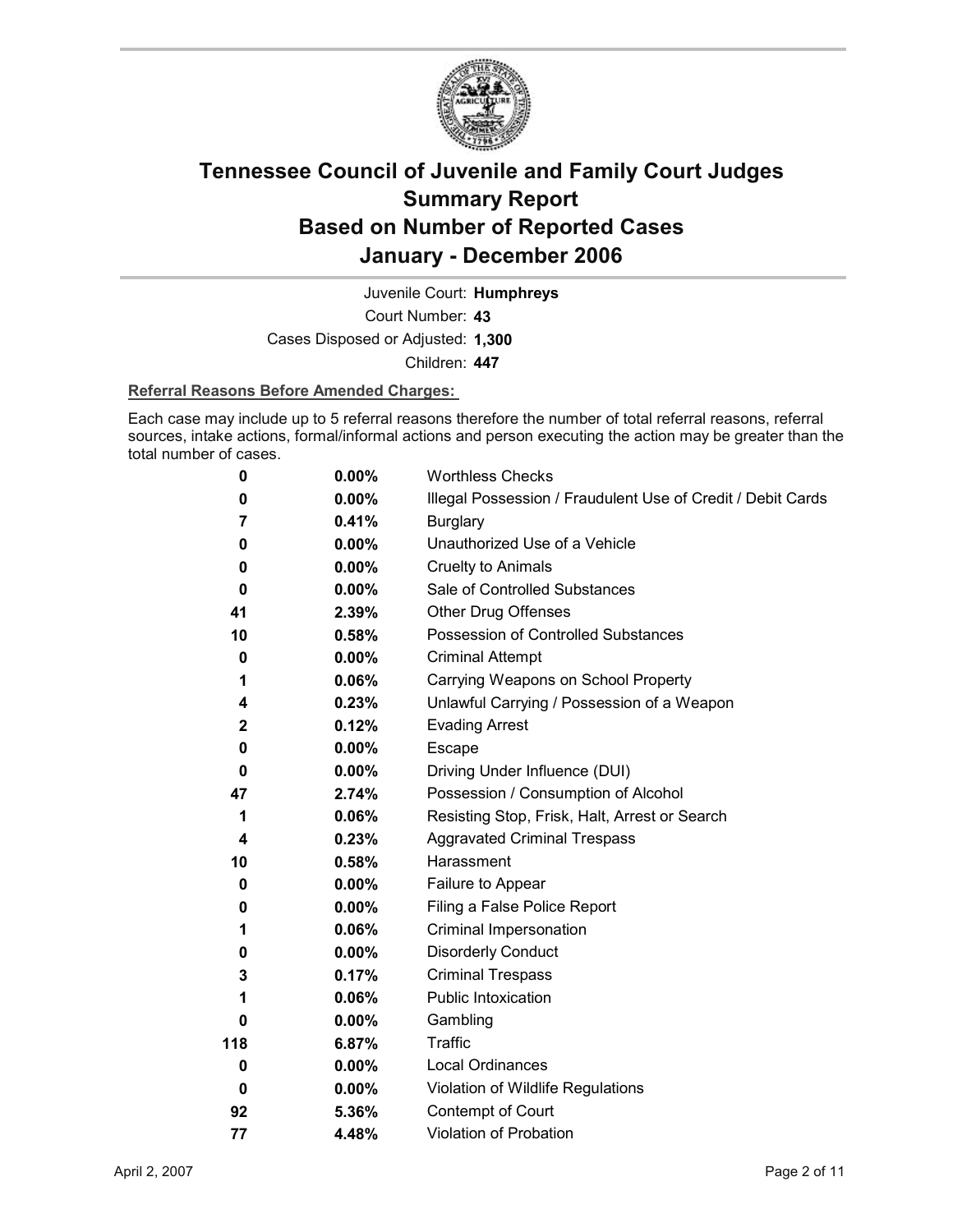

Court Number: **43** Juvenile Court: **Humphreys** Cases Disposed or Adjusted: **1,300** Children: **447**

#### **Referral Reasons Before Amended Charges:**

Each case may include up to 5 referral reasons therefore the number of total referral reasons, referral sources, intake actions, formal/informal actions and person executing the action may be greater than the total number of cases.

| 0              | 0.00%    | <b>Violation of Aftercare</b>          |
|----------------|----------|----------------------------------------|
| 57             | 3.32%    | Unruly Behavior                        |
| 48             | 2.79%    | Truancy                                |
| 6              | 0.35%    | In-State Runaway                       |
| 0              | $0.00\%$ | Out-of-State Runaway                   |
| $\overline{2}$ | 0.12%    | Possession of Tobacco Products         |
| 7              | 0.41%    | Violation of a Valid Court Order       |
| 0              | 0.00%    | Violation of Curfew                    |
| 0              | 0.00%    | Sexually Abused Child                  |
| 0              | $0.00\%$ | <b>Physically Abused Child</b>         |
| 57             | 3.32%    | Dependency / Neglect                   |
| 4              | 0.23%    | <b>Termination of Parental Rights</b>  |
| 0              | 0.00%    | <b>Violation of Pretrial Diversion</b> |
| 0              | 0.00%    | Violation of Informal Adjustment       |
| 620            | 36.09%   | <b>Judicial Review</b>                 |
| 0              | 0.00%    | <b>Administrative Review</b>           |
| 14             | 0.81%    | <b>Foster Care Review</b>              |
| 118            | 6.87%    | Custody                                |
| 7              | 0.41%    | Visitation                             |
| 10             | 0.58%    | Paternity / Legitimation               |
| 154            | 8.96%    | <b>Child Support</b>                   |
| 0              | $0.00\%$ | <b>Request for Medical Treatment</b>   |
| 0              | $0.00\%$ | <b>Consent to Marry</b>                |
| 18             | 1.05%    | Other                                  |
| 1,718          | 100.00%  | <b>Total Referrals</b>                 |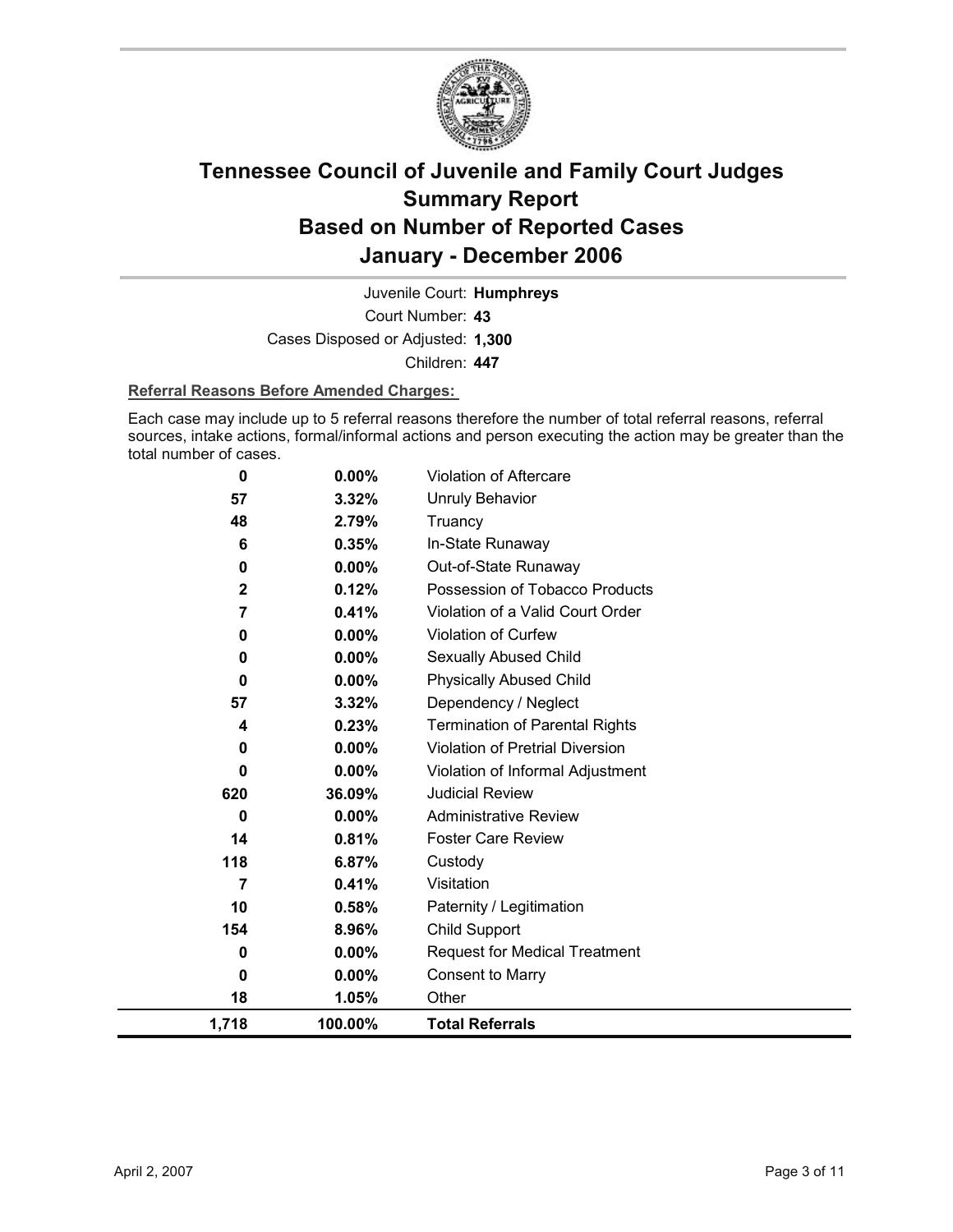

| Juvenile Court: Humphreys |                                   |                                   |  |  |  |
|---------------------------|-----------------------------------|-----------------------------------|--|--|--|
|                           | Court Number: 43                  |                                   |  |  |  |
|                           | Cases Disposed or Adjusted: 1,300 |                                   |  |  |  |
|                           | Children: 447                     |                                   |  |  |  |
|                           | <b>Referral Sources: 1</b>        |                                   |  |  |  |
| 309                       | 17.99%                            | <b>Law Enforcement</b>            |  |  |  |
| 107                       | 6.23%                             | Parents                           |  |  |  |
| 56                        | 3.26%                             | Relatives                         |  |  |  |
| $\bf{0}$                  | $0.00\%$                          | Self                              |  |  |  |
| 68                        | 3.96%                             | School                            |  |  |  |
| 1                         | 0.06%                             | <b>CSA</b>                        |  |  |  |
| 89                        | 5.18%                             | <b>DCS</b>                        |  |  |  |
| $\mathbf{2}$              | 0.12%                             | Other State Department            |  |  |  |
| 241                       | 14.03%                            | <b>District Attorney's Office</b> |  |  |  |
| 717                       | 41.73%                            | <b>Court Staff</b>                |  |  |  |
| 16                        | 0.93%                             | Social Agency                     |  |  |  |
| $\mathbf{2}$              | 0.12%                             | <b>Other Court</b>                |  |  |  |
| 102                       | 5.94%                             | Victim                            |  |  |  |
| $\bf{0}$                  | 0.00%                             | Child & Parent                    |  |  |  |
| 0                         | 0.00%                             | Hospital                          |  |  |  |
| 7                         | 0.41%                             | Unknown                           |  |  |  |
| 1                         | 0.06%                             | Other                             |  |  |  |
| 1,718                     | 100.00%                           | <b>Total Referral Sources</b>     |  |  |  |

#### **Age of Child at Referral: 2**

| 447 | 100.00%  | <b>Total Child Count</b> |
|-----|----------|--------------------------|
| 0   | $0.00\%$ | Unknown / Not Reported   |
| 12  | 2.68%    | Ages 19 and Over         |
| 107 | 23.94%   | Ages 17 through 18       |
| 122 | 27.29%   | Ages 15 through 16       |
| 49  | 10.96%   | Ages 13 through 14       |
| 27  | 6.04%    | Ages 11 through 12       |
| 130 | 29.08%   | Ages 10 and Under        |
|     |          |                          |

 $1$  If different than number of Referral Reasons (1718), verify accuracy of your court's data.

<sup>2</sup> One child could be counted in multiple categories, verify accuracy of your court's data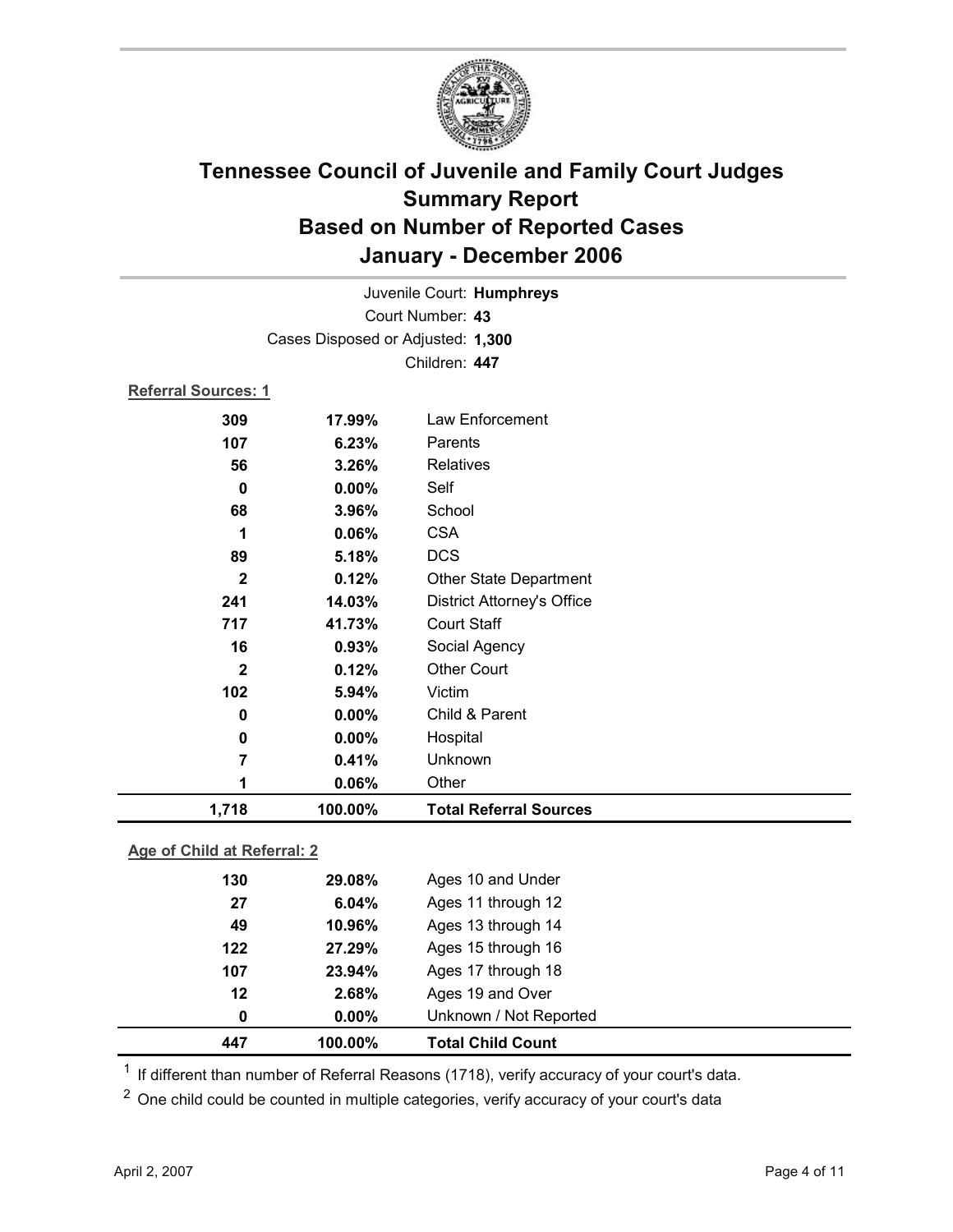

| Juvenile Court: Humphreys         |                                         |                          |  |
|-----------------------------------|-----------------------------------------|--------------------------|--|
| Court Number: 43                  |                                         |                          |  |
| Cases Disposed or Adjusted: 1,300 |                                         |                          |  |
|                                   |                                         | Children: 447            |  |
| Sex of Child: 1                   |                                         |                          |  |
| 248                               | 55.48%                                  | Male                     |  |
| 192                               | 42.95%                                  | Female                   |  |
| $\overline{7}$                    | 1.57%                                   | Unknown                  |  |
| 447                               | 100.00%                                 | <b>Total Child Count</b> |  |
| Race of Child: 1                  |                                         |                          |  |
| 387                               | 86.58%                                  | White                    |  |
| 16                                | 3.58%                                   | African American         |  |
| 4                                 | 0.89%                                   | Native American          |  |
| $\mathbf 2$                       | 0.45%                                   | Asian                    |  |
| 9                                 | 2.01%                                   | Mixed                    |  |
| 29                                | 6.49%                                   | Unknown                  |  |
| 447                               | 100.00%                                 | <b>Total Child Count</b> |  |
| <b>Hispanic Origin: 1</b>         |                                         |                          |  |
| 1                                 | 0.22%                                   | Yes                      |  |
| 418                               | 93.51%                                  | No                       |  |
| 28                                | 6.26%                                   | Unknown                  |  |
| 447                               | 100.00%                                 | <b>Total Child Count</b> |  |
|                                   | <b>School Enrollment of Children: 1</b> |                          |  |
| 231                               | 51.68%                                  | Yes                      |  |
| 58                                | 12.98%                                  | No                       |  |
| 158                               | 35.35%                                  | Unknown                  |  |
| 447                               | 100.00%                                 | <b>Total Child Count</b> |  |

 $1$  One child could be counted in multiple categories, verify accuracy of your court's data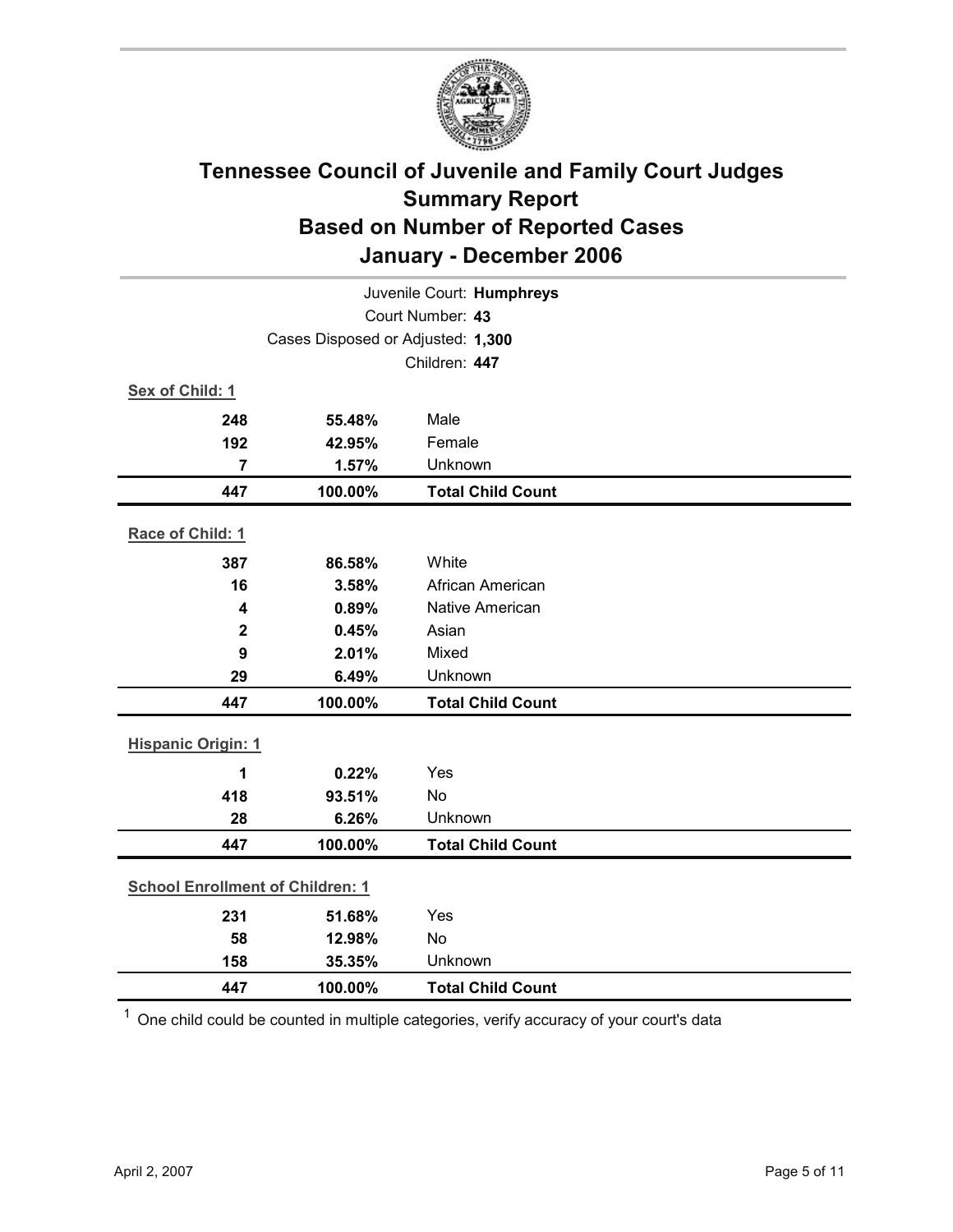

Court Number: **43** Juvenile Court: **Humphreys** Cases Disposed or Adjusted: **1,300** Children: **447**

**Living Arrangement of Child at Time of Referral: 1**

| 447          | 100.00% | <b>Total Child Count</b>     |
|--------------|---------|------------------------------|
| 3            | 0.67%   | Other                        |
| 174          | 38.93%  | Unknown                      |
| 3            | 0.67%   | Independent                  |
| 3            | 0.67%   | In an Institution            |
| 8            | 1.79%   | In a Residential Center      |
| $\mathbf{2}$ | 0.45%   | In a Group Home              |
| 15           | 3.36%   | With Foster Family           |
| 5            | 1.12%   | With Adoptive Parents        |
| 47           | 10.51%  | <b>With Relatives</b>        |
| 16           | 3.58%   | <b>With Father</b>           |
| 83           | 18.57%  | <b>With Mother</b>           |
| 28           | 6.26%   | With Mother and Stepfather   |
| 8            | 1.79%   | With Father and Stepmother   |
| 52           | 11.63%  | With Both Biological Parents |
|              |         |                              |

#### **Type of Detention: 2**

| 1.300        | 100.00%  | <b>Total Detention Count</b> |  |
|--------------|----------|------------------------------|--|
| 0            | $0.00\%$ | Other                        |  |
| 1,298        | 99.85%   | Does Not Apply               |  |
| 0            | $0.00\%$ | <b>Unknown</b>               |  |
| 0            | $0.00\%$ | <b>Psychiatric Hospital</b>  |  |
| 0            | $0.00\%$ | Jail - No Separation         |  |
| 0            | $0.00\%$ | Jail - Partial Separation    |  |
| 0            | $0.00\%$ | Jail - Complete Separation   |  |
| $\mathbf{2}$ | 0.15%    | Juvenile Detention Facility  |  |
| 0            | $0.00\%$ | Non-Secure Placement         |  |
|              |          |                              |  |

 $<sup>1</sup>$  One child could be counted in multiple categories, verify accuracy of your court's data</sup>

 $2$  If different than number of Cases (1300) verify accuracy of your court's data.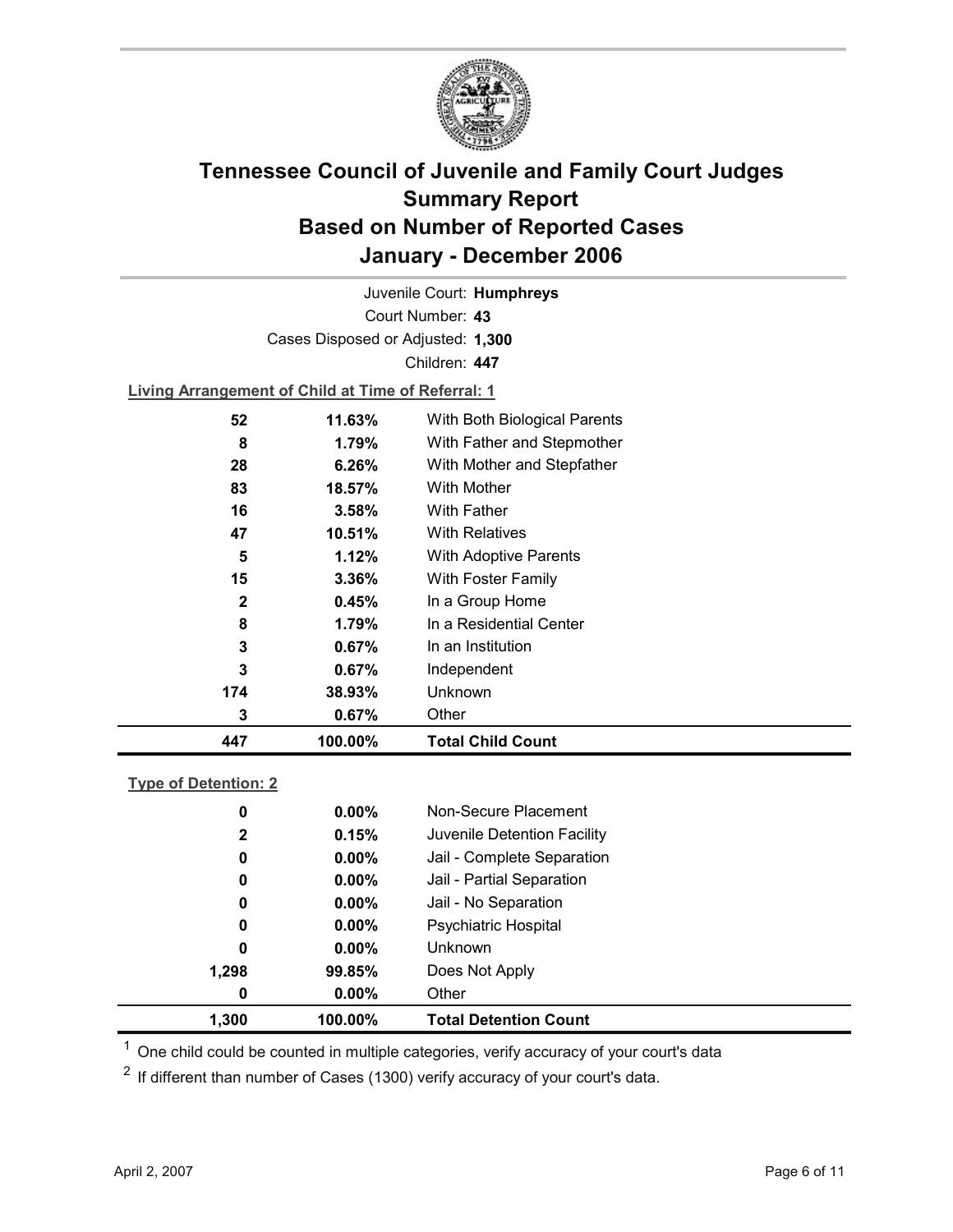

| Juvenile Court: Humphreys |                                                    |                                      |  |  |
|---------------------------|----------------------------------------------------|--------------------------------------|--|--|
| Court Number: 43          |                                                    |                                      |  |  |
|                           | Cases Disposed or Adjusted: 1,300                  |                                      |  |  |
|                           |                                                    | Children: 447                        |  |  |
|                           | <b>Placement After Secure Detention Hearing: 1</b> |                                      |  |  |
| 0                         | 0.00%                                              | Returned to Prior Living Arrangement |  |  |
| 1                         | 0.08%                                              | Juvenile Detention Facility          |  |  |
| 0                         | $0.00\%$                                           | Jail                                 |  |  |
| 0                         | $0.00\%$                                           | Shelter / Group Home                 |  |  |
| 1                         | 0.08%                                              | <b>Foster Family Home</b>            |  |  |
| 0                         | 0.00%                                              | <b>Psychiatric Hospital</b>          |  |  |
| 0                         | $0.00\%$                                           | Unknown / Not Reported               |  |  |
| 1,298                     | 99.85%                                             | Does Not Apply                       |  |  |
| 0                         | 0.00%                                              | Other                                |  |  |
|                           |                                                    |                                      |  |  |
| 1,300                     | 100.00%                                            | <b>Total Placement Count</b>         |  |  |
|                           |                                                    |                                      |  |  |
| <b>Intake Actions: 2</b>  |                                                    |                                      |  |  |
| 818                       | 47.61%                                             | <b>Petition Filed</b>                |  |  |
| 130                       | 7.57%                                              | <b>Motion Filed</b>                  |  |  |
| 207                       | 12.05%                                             | <b>Citation Processed</b>            |  |  |
| 0                         | $0.00\%$                                           | Notification of Paternity Processed  |  |  |
| 547                       | 31.84%                                             | Scheduling of Judicial Review        |  |  |
| $\bf{0}$                  | 0.00%                                              | Scheduling of Administrative Review  |  |  |
| 15                        | 0.87%                                              | Scheduling of Foster Care Review     |  |  |
| 0                         | $0.00\%$                                           | Unknown                              |  |  |
| 1                         | 0.06%                                              | Does Not Apply                       |  |  |
| 0                         | 0.00%                                              | Other                                |  |  |

 $1$  If different than number of Cases (1300) verify accuracy of your court's data.

 $2$  If different than number of Referral Reasons (1718), verify accuracy of your court's data.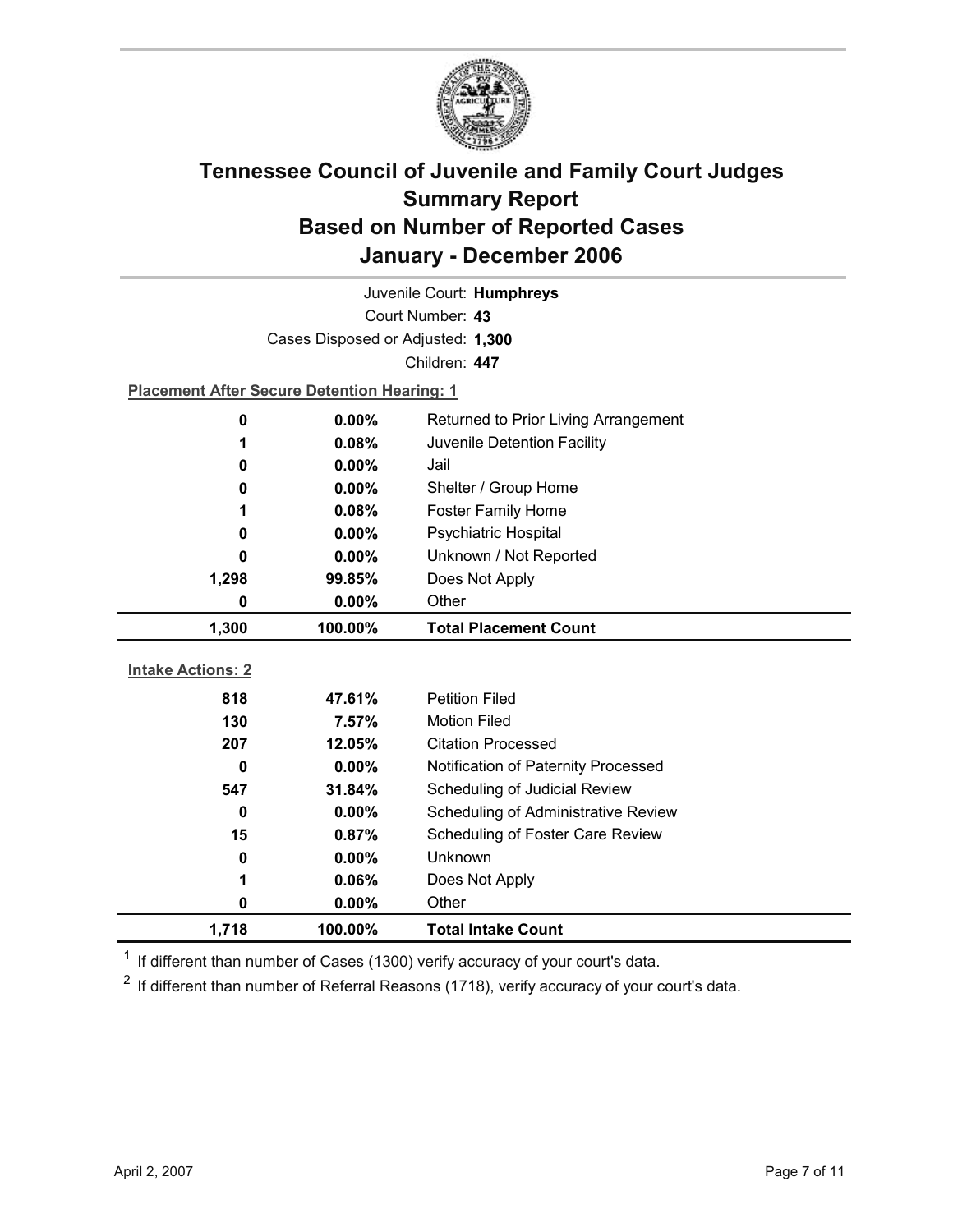

Court Number: **43** Juvenile Court: **Humphreys** Cases Disposed or Adjusted: **1,300** Children: **447**

**Last Grade Completed by Child: 1**

| 34                                      | 7.61%   | Too Young for School     |
|-----------------------------------------|---------|--------------------------|
| $\overline{7}$                          | 1.57%   | Preschool                |
| 3                                       | 0.67%   | Kindergarten             |
| $\overline{7}$                          | 1.57%   | 1st Grade                |
| $\mathbf 2$                             | 0.45%   | 2nd Grade                |
| 8                                       | 1.79%   | 3rd Grade                |
| 5                                       | 1.12%   | 4th Grade                |
| 3                                       | 0.67%   | 5th Grade                |
| 6                                       | 1.34%   | 6th Grade                |
| 13                                      | 2.91%   | 7th Grade                |
| 22                                      | 4.92%   | 8th Grade                |
| 32                                      | 7.16%   | 9th Grade                |
| 48                                      | 10.74%  | 10th Grade               |
| 39                                      | 8.72%   | 11th Grade               |
| 0                                       | 0.00%   | 12th Grade               |
| 0                                       | 0.00%   | Non-Graded Special Ed    |
| 4                                       | 0.89%   | <b>GED</b>               |
| 17                                      | 3.80%   | Graduated                |
| 0                                       | 0.00%   | Never Attended School    |
| 194                                     | 43.40%  | Unknown                  |
| 3                                       | 0.67%   | Other                    |
| 447                                     | 100.00% | <b>Total Child Count</b> |
|                                         |         |                          |
| <b>Enrolled in Special Education: 1</b> |         |                          |
| 41                                      | 9.17%   | Yes                      |
| 224                                     | 50.11%  | No                       |

 $1$  One child could be counted in multiple categories, verify accuracy of your court's data

**182 40.72%** Unknown

**447 100.00% Total Child Count**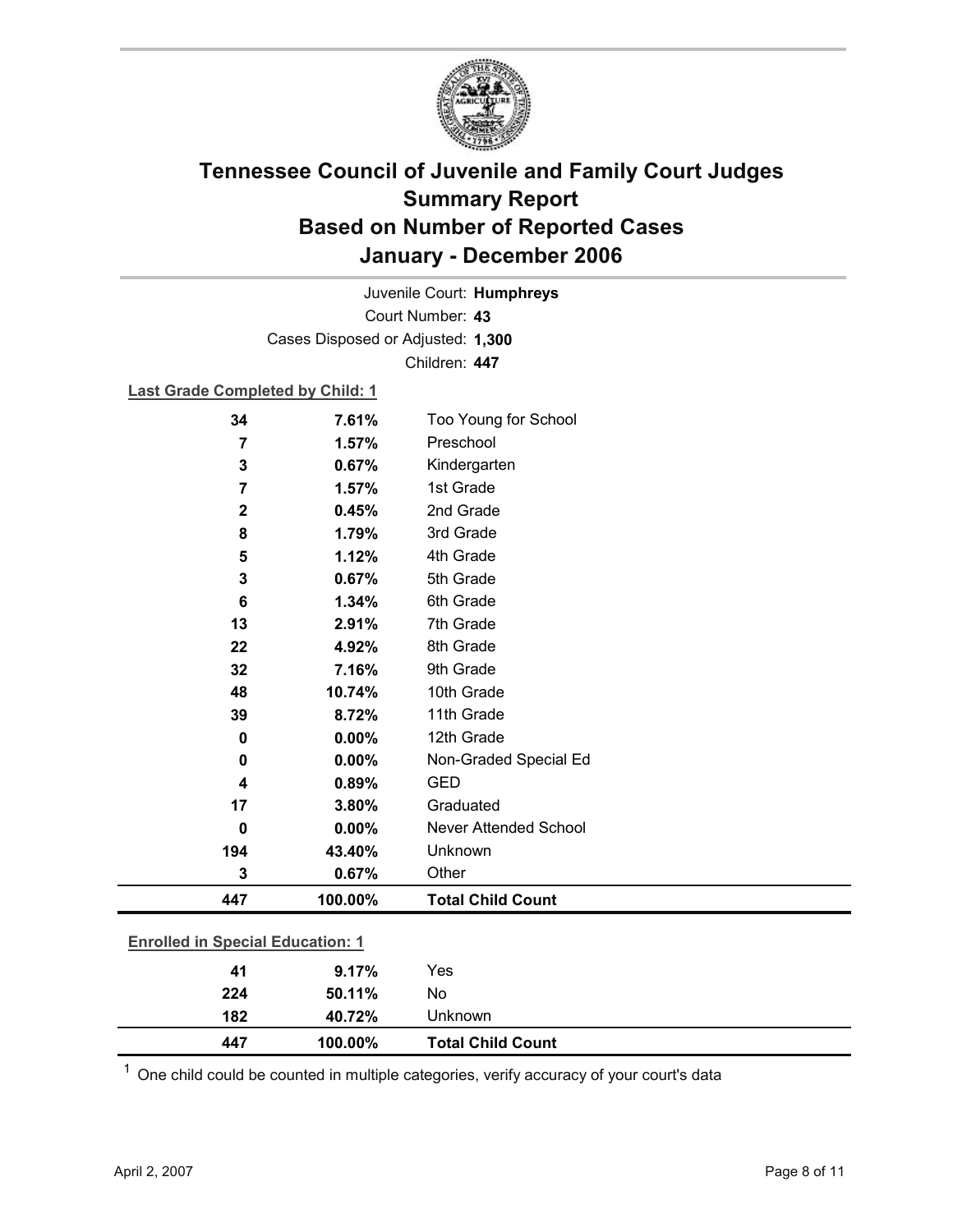

| Juvenile Court: Humphreys           |                                   |                                           |  |
|-------------------------------------|-----------------------------------|-------------------------------------------|--|
| Court Number: 43                    |                                   |                                           |  |
|                                     | Cases Disposed or Adjusted: 1,300 |                                           |  |
|                                     |                                   | Children: 447                             |  |
| <b>Action Executed By: 1</b>        |                                   |                                           |  |
| 1,706                               | 99.30%                            | Judge                                     |  |
| 0                                   | $0.00\%$                          | Referee                                   |  |
| 0                                   | $0.00\%$                          | <b>YSO</b>                                |  |
| $12 \,$                             | $0.70\%$                          | Other                                     |  |
| 0                                   | $0.00\%$                          | Unknown / Not Reported                    |  |
| 1,718                               | 100.00%                           | <b>Total Action Count</b>                 |  |
| <b>Formal / Informal Actions: 1</b> |                                   |                                           |  |
| 170                                 | 9.90%                             | Dismissed                                 |  |
| 17                                  | 0.99%                             | Retired / Nolle Prosequi                  |  |
| 130                                 | 7.57%                             | <b>Complaint Substantiated Delinquent</b> |  |

| 1,718        | 100.00%  | <b>Total Action Count</b>                            |
|--------------|----------|------------------------------------------------------|
| 0            | $0.00\%$ | Unknown / Not Reported                               |
| $\mathbf{2}$ | 0.12%    | Other                                                |
| 31           | 1.80%    | Case Held Open                                       |
| 0            | $0.00\%$ | <b>Review Concluded</b>                              |
| 1,236        | 71.94%   | <b>Special Proceeding</b>                            |
| 0            | $0.00\%$ | Charges Cleared by Transfer to Adult Court           |
| 0            | $0.00\%$ | <b>Transfer to Adult Court Hearing</b>               |
| 1            | 0.06%    | <b>Pretrial Diversion</b>                            |
| 30           | 1.75%    | Informal Adjustment                                  |
| 2            | 0.12%    | <b>Complaint Substantiated Mentally III</b>          |
| 0            | $0.00\%$ | <b>Complaint Substantiated Abused</b>                |
| 46           | 2.68%    | <b>Complaint Substantiated Dependent / Neglected</b> |
| 53           | 3.08%    | <b>Complaint Substantiated Status Offender</b>       |
| טטו          | . .v. 70 | oomplann oapolannaica Domigacht                      |

 $1$  If different than number of Referral Reasons (1718), verify accuracy of your court's data.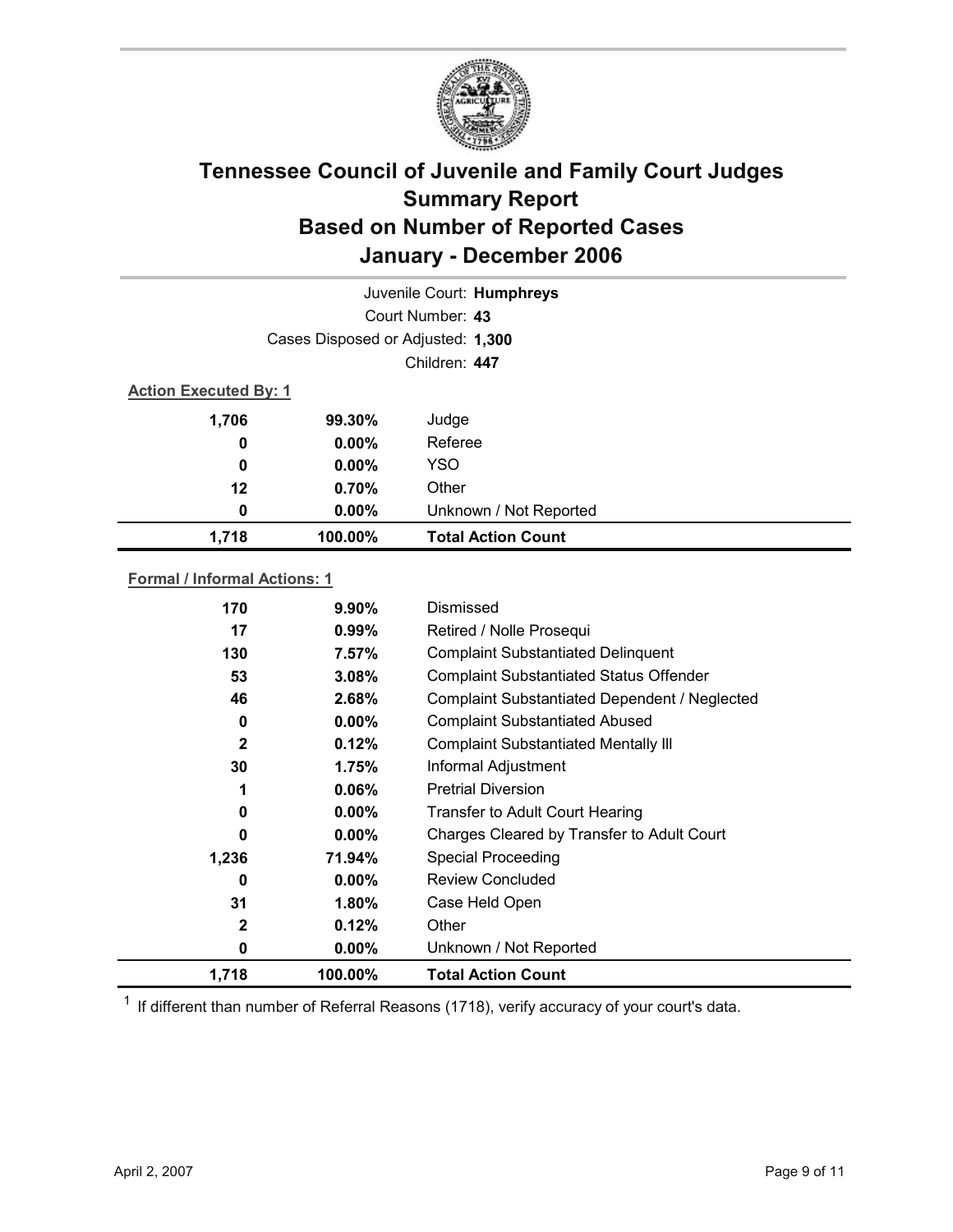

|                                   |                                                       | Juvenile Court: Humphreys                            |
|-----------------------------------|-------------------------------------------------------|------------------------------------------------------|
|                                   |                                                       | Court Number: 43                                     |
| Cases Disposed or Adjusted: 1,300 |                                                       |                                                      |
|                                   |                                                       | Children: 447                                        |
| <b>Case Outcomes:</b>             | There can be multiple outcomes for one child or case. |                                                      |
| 132                               | 6.29%                                                 | Case Dismissed                                       |
| 14                                | $0.67\%$                                              | Case Retired or Nolle Prosequi                       |
| 233                               | 11.11%                                                | Warned / Counseled                                   |
| 175                               | 8.34%                                                 | Held Open For Review                                 |
| 56                                | 2.67%                                                 | Supervision / Probation to Juvenile Court            |
| 0                                 | $0.00\%$                                              | <b>Probation to Parents</b>                          |
| 0                                 | $0.00\%$                                              | Referral to Another Entity for Supervision / Service |
| 35                                | 1.67%                                                 | Referred for Mental Health Counseling                |
| 26                                | 1.24%                                                 | Referred for Alcohol and Drug Counseling             |
| 0                                 | $0.00\%$                                              | Referred to Alternative School                       |
| 0                                 | $0.00\%$                                              | Referred to Private Child Agency                     |
| 6                                 | 0.29%                                                 | Referred to Defensive Driving School                 |
| 0                                 | $0.00\%$                                              | Referred to Alcohol Safety School                    |
| 7                                 | $0.33\%$                                              | Referred to Juvenile Court Education-Based Program   |
| 13                                | 0.62%                                                 | Driver's License Held Informally                     |
| 1                                 | 0.05%                                                 | <b>Voluntary Placement with DMHMR</b>                |
| 0                                 | $0.00\%$                                              | Private Mental Health Placement                      |
| 0                                 | $0.00\%$                                              | <b>Private MR Placement</b>                          |
| 0                                 | $0.00\%$                                              | Placement with City/County Agency/Facility           |
| 1                                 | 0.05%                                                 | Placement with Relative / Other Individual           |
| 50                                | 2.38%                                                 | Fine                                                 |
| 14                                | 0.67%                                                 | <b>Public Service</b>                                |
| 8                                 | 0.38%                                                 | Restitution                                          |
| 0                                 | $0.00\%$                                              | <b>Runaway Returned</b>                              |
| 14                                | 0.67%                                                 | No Contact Order                                     |
| 0                                 | 0.00%                                                 | Injunction Other than No Contact Order               |
| 18                                | 0.86%                                                 | <b>House Arrest</b>                                  |
| 4                                 | 0.19%                                                 | <b>Court Defined Curfew</b>                          |
| 0                                 | 0.00%                                                 | Dismissed from Informal Adjustment                   |
| 0                                 | $0.00\%$                                              | <b>Dismissed from Pretrial Diversion</b>             |
| 17                                | 0.81%                                                 | Released from Probation                              |
| 1                                 | 0.05%                                                 | <b>Transferred to Adult Court</b>                    |
| 0                                 | $0.00\%$                                              | <b>DMHMR Involuntary Commitment</b>                  |